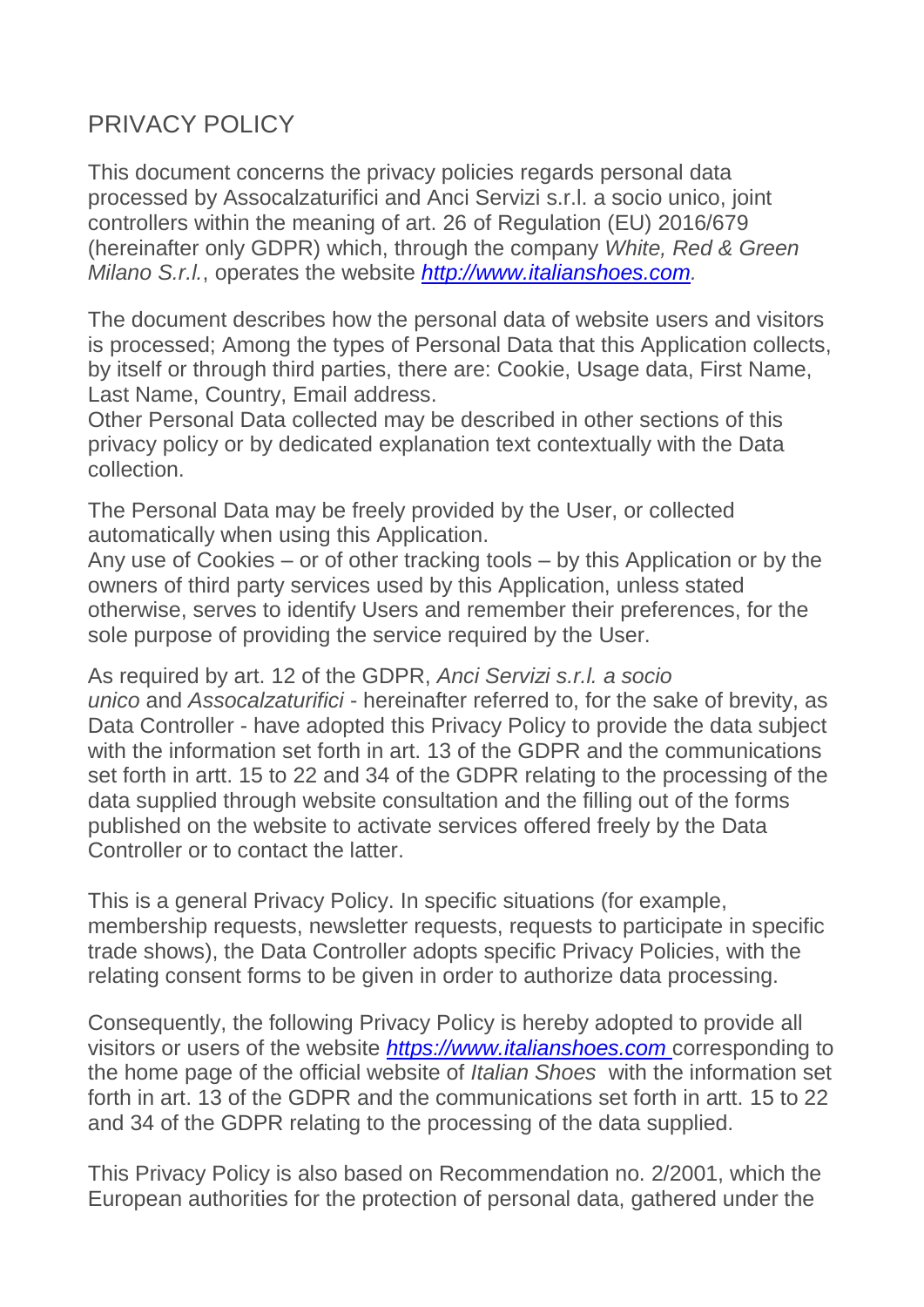Work Group established by art. 29 of Directive no. 95/46/EC, adopted on 17 May 2001 to establish the minimum requirements for collecting personal data online, and, in particular, the manner, timing and nature of the information that data controllers must provide to users when they connect to web pages, regardless of their purpose.

Moreover, this Privacy Policy is only valid for the above website, to the exclusion of any other that may be accessed through our links, for which the joint controllers are in no way responsible.

# *Privacy policy and consent*

In compliance with the provisions of the GDPR and the Italian applicable law (Data Protection Code: Italian Legislative Decree 196/03 as amended by Italian Legislative Decree 101/2018), we wish to inform you that your data will be processed by *Assocalzaturifici Italiani* and *Anci Servizi s.r.l. a socio unico*, joint controllers within the meaning of art. 26 of Regulation (EU) 679/2016 (collectively referred to as "Data Controller"), both with offices in *Milan, via Alberto Riva Villasanta, 3*. You may contact the Data Controller by going to the offices at this address, subject to prior appointment, or using the following telephone numbers: *Tel: 02-438291 | Fax: 02.48005833*. The DPO and contact person is *Atty. Laura Marretta*, who may be contacted at *Anci Servizi s.r.l.*'s telephone number: *02.438291* and at the e-mail address: *[privacy@assocalzaturifici.it](mailto:privacy@assocalzaturifici.it)*

The Data Controller informs third parties that Personal Data provided when contacting the Data Controller - not belonging to the special categories of personal data listed in article 9 of the GDPR - concerning them (including if operating as an individual undertaking, small business person or professional) or their employees, agents, representatives or collaborators (the "Data"), shall be processed in accordance with the provisions of the GDPR. Data is processed, in line with the principles of lawfulness provided for under art. 6 of the GDPR, for purposes relating to the relationship established with the Data Controller; therefore, data processing is legally justified, as required by art. 13 c) of the GDPR, by the purposes for which the relationship is established with the Data Controller, (i.e. the legal basis varies according to the services used by the user and/or the services requested, e.g. the data subject's consent in case of website browsing and newsletter activation, contract performance in case of website access credentials). The processing of data supplied to the Data Controller will include: the management, extraction, comparison, block, recording, organization, use, storage, database creation, processing throughout the EU and in non-EU countries (countries falling within artt. 45 and 46 GDPR), the development of anonymous statistics by Confindustria Moda (a party appointed as processor under art. 28 GDPR for the performance of this service), the possibility to contact the User and to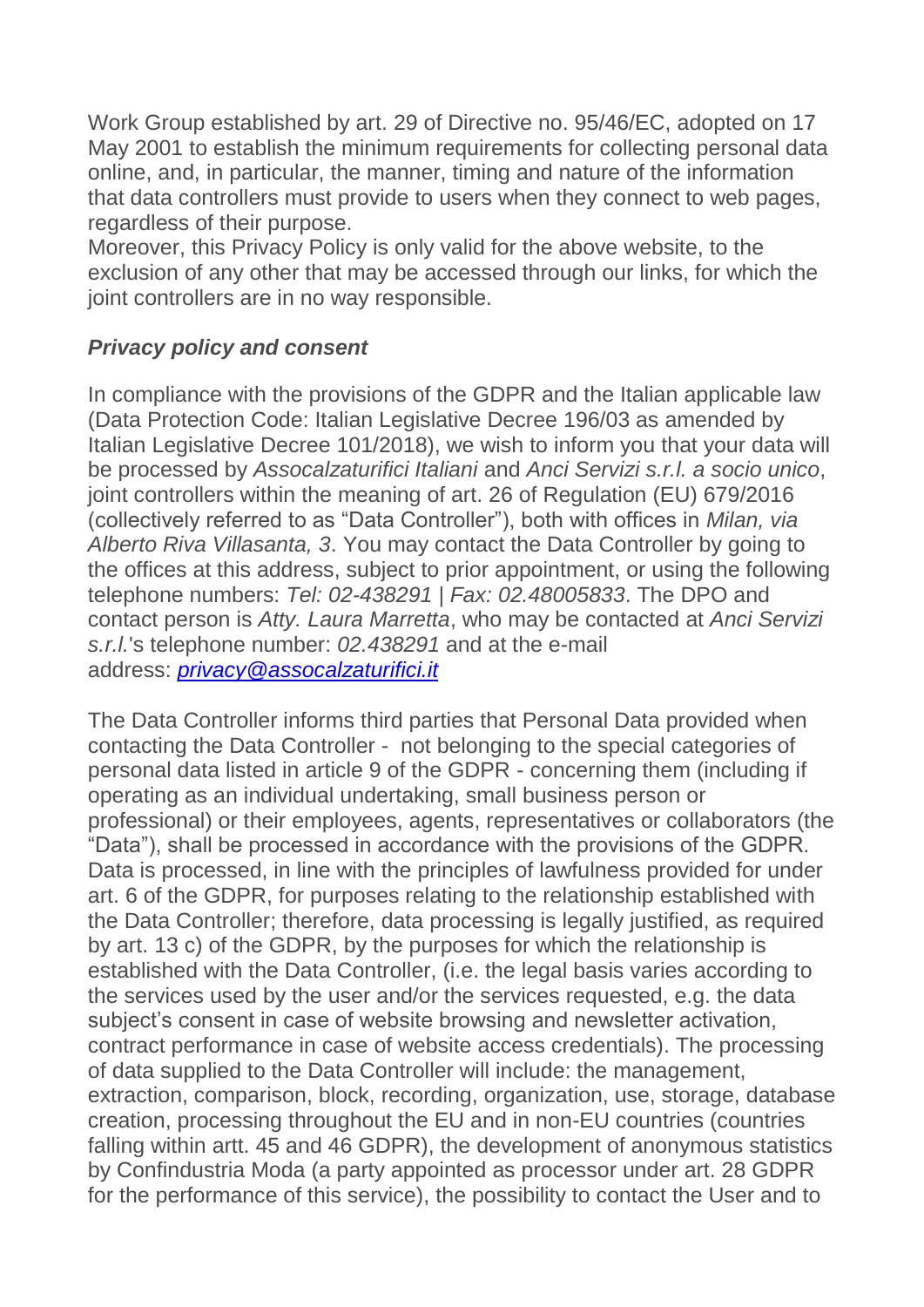display contents from external platforms Data processing will include destroying or amending processed data at the data subject's request or consulting the same, notifying future initiatives, processing and emailing soft spam (whose receipt can be objected to by following the procedure indicated in the footer of the Data Controller's emails), erasing data and using it for conferences and meetings. The Data Controller may communicate only given data (in accordance with art. 5 GDPR) to partners with which the company organizes its initiatives - all of which are appointed as external Data Protection Officers pursuant to art. 28 of the GDPR, to *Organizations, Institutions and ITA, Confindustria e Confindustria Moda.*

Contact form (This Application)

Personal Data is collected for the purposes indicated above and using the following services: Contact the User

By filling in the contact form with their Data, the User authorizes this Application to use these details to reply to requests for information, quotes or any other kind of request as indicated by the form's header. Personal Data collected: Address, Company name, Country, Email address, First Name, Last Name and ZIP/Postal code.

# **Google Analytics (Google Inc.)**

Google Analytics is a web analysis service provided by Google Inc. ("Google"). Google utilizes the Data collected to track and examine the use of this Application, to prepare reports on its activities and share them with other Google services.

Google may use the Data collected to contextualize and personalize the ads of its own advertising network.

Personal Data collected: Cookie and Usage data. Place of processing : USA – Privacy Policy – Opt Out (link) Contacting the User.

# **System Logs and Maintenance**

For operation and maintenance purposes, this Application and any third party services may collect files that record interaction with this Application (System Logs) or use for this purpose other Personal Data (such as IP Address).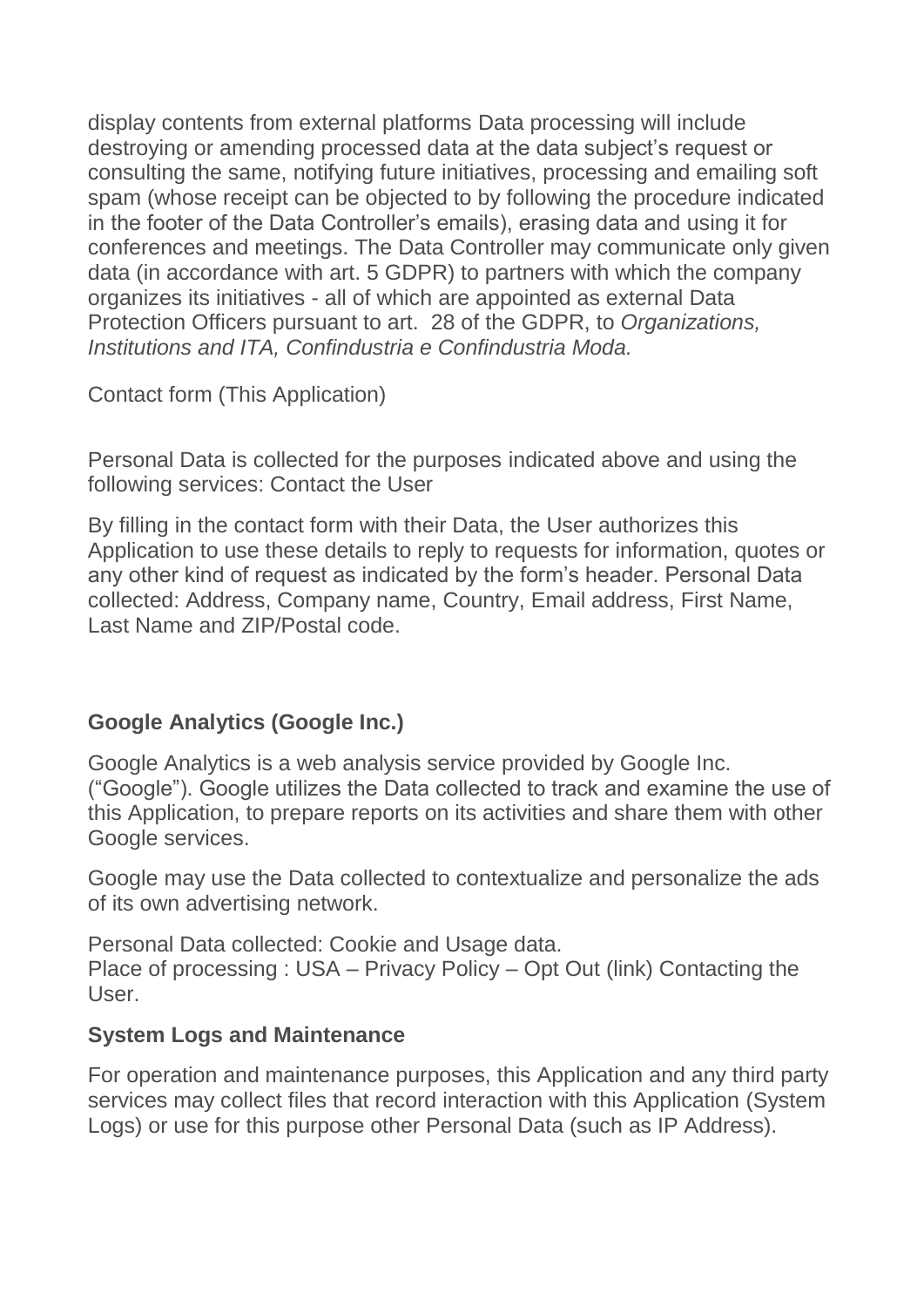Data will be processed in paper form and/or electronically by parties specially authorized to do so. Providing data is optional, except for that acquired automatically by the system; however, it is hereby understood that upon continuing to browse the website without disabling cookies (see [Cookie](http://www.italianshoes.com/en/cookie-policy-en/)  [policy\)](http://www.italianshoes.com/en/cookie-policy-en/), consent shall be deemed to have been provided pursuant to art. 4, para. 11. The Data Controller does not process data on the basis of automated decision-making processes or profiling. Data will be stored for ten years and in any case for the time required to fulfil the purpose of the collection.

The Data Controller also informs you that the right to rectification under art. 16 GDPR, the right to be forgotten under art. 17 GDPR, the right to restriction of processing under art. 18 GDPR and the right to have access to personal data supplied and to all consequential information, as listed in art. 15 GDPR, are guaranteed.

You are also entitled to:

1) ask the Data Controller to permit you to access your personal data and correct or delete the data, or request limitation of data processing or object to data processing;

2) data portability under art. 20 GDPR;

3) revoke your consent at any time without affecting the lawfulness of data processing on the basis of consent given prior to revocation, if processing is based on article 6, paragraph 1, letter a), or article 9, paragraph 2, letter a);

4) make a complaint to a controlling authority;

To exercise the rights listed above or for more information, simply send an email to the DPO at the following email

address: *[privacy@assocalzaturifici.it](mailto:privacy@assocalzaturifici.it)* stating the wording: exercising of rights under the GDPR in the subject line and specifying the right that you wish to exercise in the body of the email. Once your request has been processed, the Data Controller will send its feedback in the terms set forth in art. 12 of the GDPR.

Should the Data Controller intend to process personal data for a purpose other than that for which it was collected, the data subject will be provided in advance with information on this new purpose and all other pertinent information, and the Data Controller will seek his or her prior consent. Please note that the Data Controller uses specific and suitable privacy policies to acquire data in specific areas, which reference is made to for the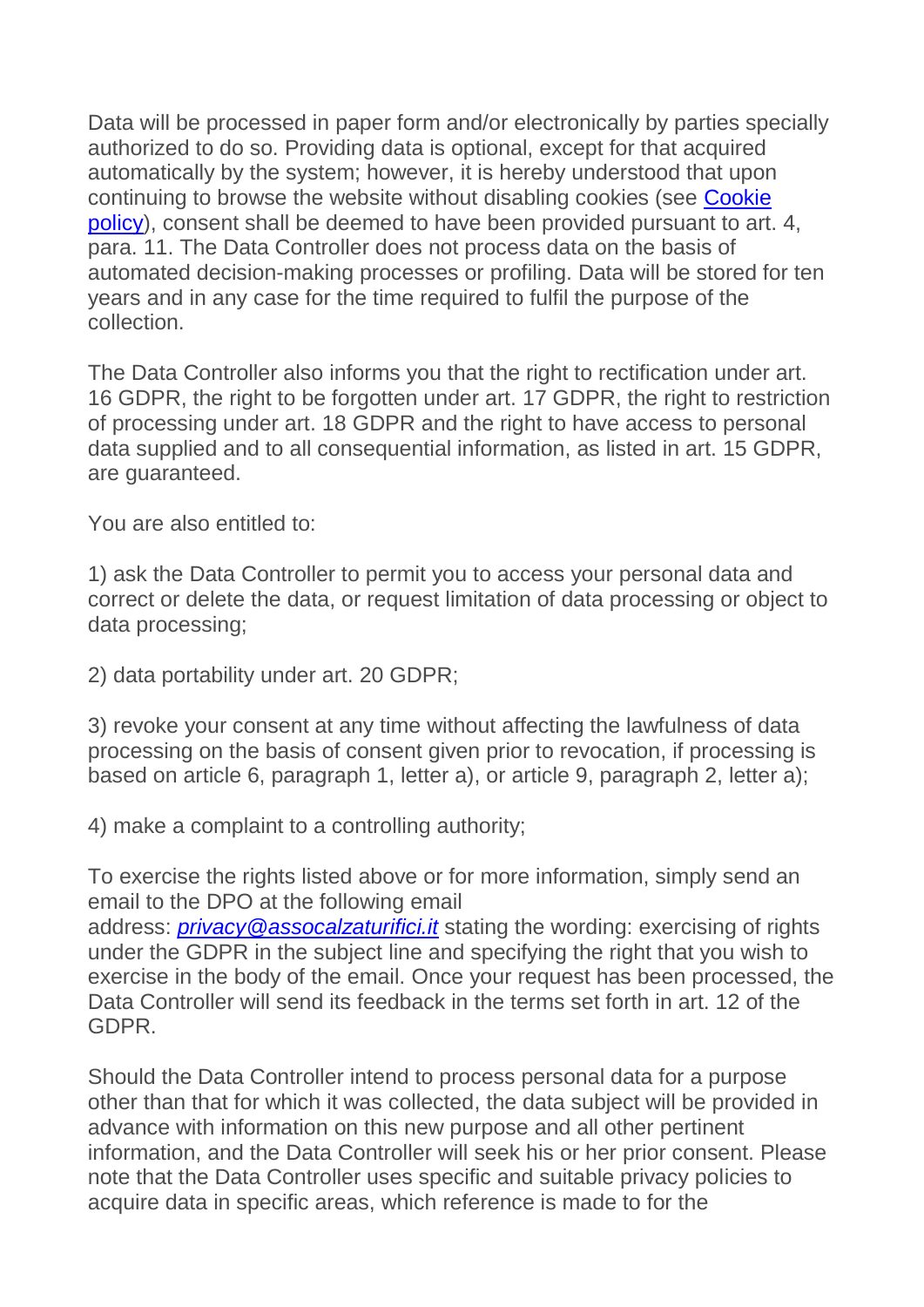corresponding processing operations (e.g. becoming a member of the association, registering for a trade show, etc. ...).

This Application does not support "Do Not Track" requests. To determine whether any of the third party services it uses honor the "Do Not Track" requests, please read their privacy policies.

Please note that, upon website visitors sending emails to the addresses indicated on this website, for purposes specified case by case, the Data Controller shall acquire and subsequently process the sender's email address and any other personal data included in the missive, adopting the methods specified by and for the purposes indicated in the aforementioned Privacy Policy. Moreover, by sending emails, the website visitors or users are deemed as having read and accepted this note used as Privacy Policy.

Communications on the Data Controller's activities and newsletters are reserved to given categories of registered users. To supply and manage this service, the Data Controller uses the services and tools provided by the website *MailChimp*. For further information on personal data processing by *MailChimp*, the Data Controller suggests to consult the following link carefully: *<https://mailchimp.com/about/security/>*. Failure to provide personal data does not have any effect on the user except, in case of the failure to provide required data marked with an asterisk, for the user's impossibility to enjoy the services requested from which, it is recalled, the user can withdraw at any time, either through the "unsubscribe" button at the end of each communication or by following the instructions given in the emails sent by the Data Controller.

#### **Processing of candidates' personal data:**

In compliance with current privacy regulations, the candidate who spontaneously sends his CV will receive suitable information on personal data processing at the time of the first contact that follows receipt of the CV spontaneously sent by the candidate. During the hiring process, the employer may examine candidates' "social profiles" where the latter do not have private purposes. Data acquired from these profiles will be collected and subsequently processed only to the extent in which such collection is required and relevant to performance of the job for which the application is submitted; therefore, data collected during the hiring process shall be erased as soon as it is clear that no job offer will be made or that the offer made will not be accepted by the candidate. During the internship period, A.N.C.I. Servizi s.r.l. reserves the right to monitor the interns' "social profiles" on a non-generalized basis.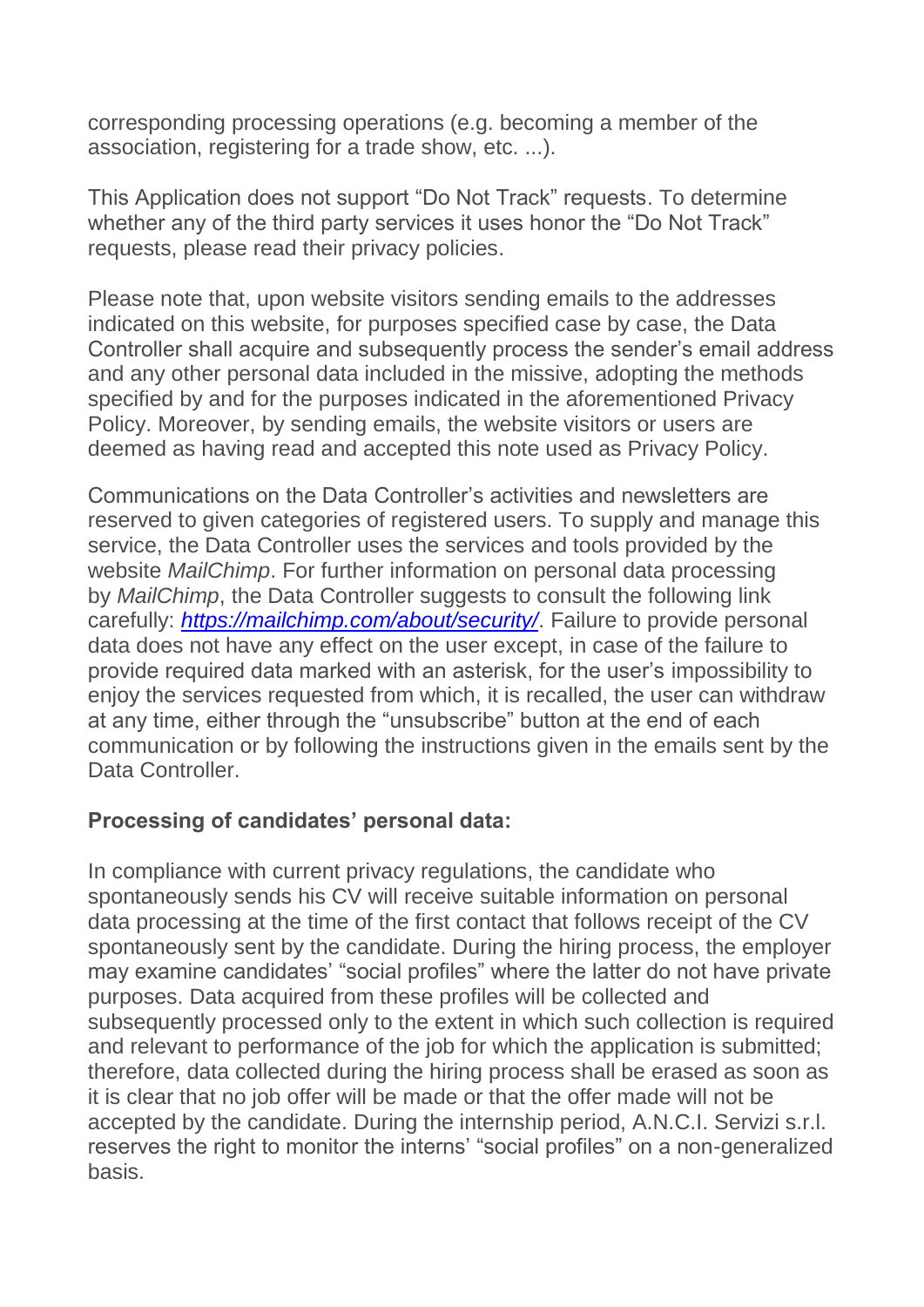# **USE OF IMAGES acquired from photos and/or videos**

During our shows, fairs, collective shows, parties, assemblies or public events, shootings and/or photographs will be taken inside the corresponding location for the single occasion to document these events and promote them. Such images and videos will be posted both on the website and our social network profiles and will never damage the data subject's honor and decorum; the Data Controller will not provide compensation therefor. Please note that your images, drawn from photographs and/or videos during public events, do not require the express consent of the depicted person. In any case, the Data Controller undertakes to act on this point in accordance with the instructions given by the Data Protection Authority with respect to images/videos acquired during public events. It remains understood that should anyone want his/her image removed or cancelled, s/he may contact us at the following address *[privacy@assocalzaturifici.com](mailto:privacy@assocalzaturifici.com)* stating the wording "Treatment of images" in the subject line and, after examining this request, we will provide therefor. Should photos/videos be taken during private events and/or including close-ups of children or disabled individuals, the Data Controller will provide a suitable privacy policy and collect the corresponding consents from the persons concerned.

# **Browsing data**

During normal operations, the computer systems and software procedures used to operate this website acquire some personal data, the transmission of which is an inherent feature of Internet communication protocols. This data is only used to obtain anonymous statistical information on use of the website and to check its correct functioning, and is deleted immediately after it is processed. The data may be used to ascertain responsibility in the event of hypothetical computer crimes against the website.

# **Cookies**

Cookies are small text files that are deposited by a website on the user's hard disk, thus identifying the user's browser unambiguously. Cookies do not damage your computer and contain no viruses. Cookies are used to speed up web traffic analysis, to communicate when a specific website is visited, and to allow web applications to send information to individual users.

The cookies on our web pages do not reveal data about the user, nor do we use them to transmit personal information. Moreover, our cookies, which can be disabled at any time, are not used to track users.

The cookies on our websites are used exclusively for anonymous statistical analyses and to improve the online help feature. Should we choose to use cookies in other circumstances, we will explain the purpose of their use.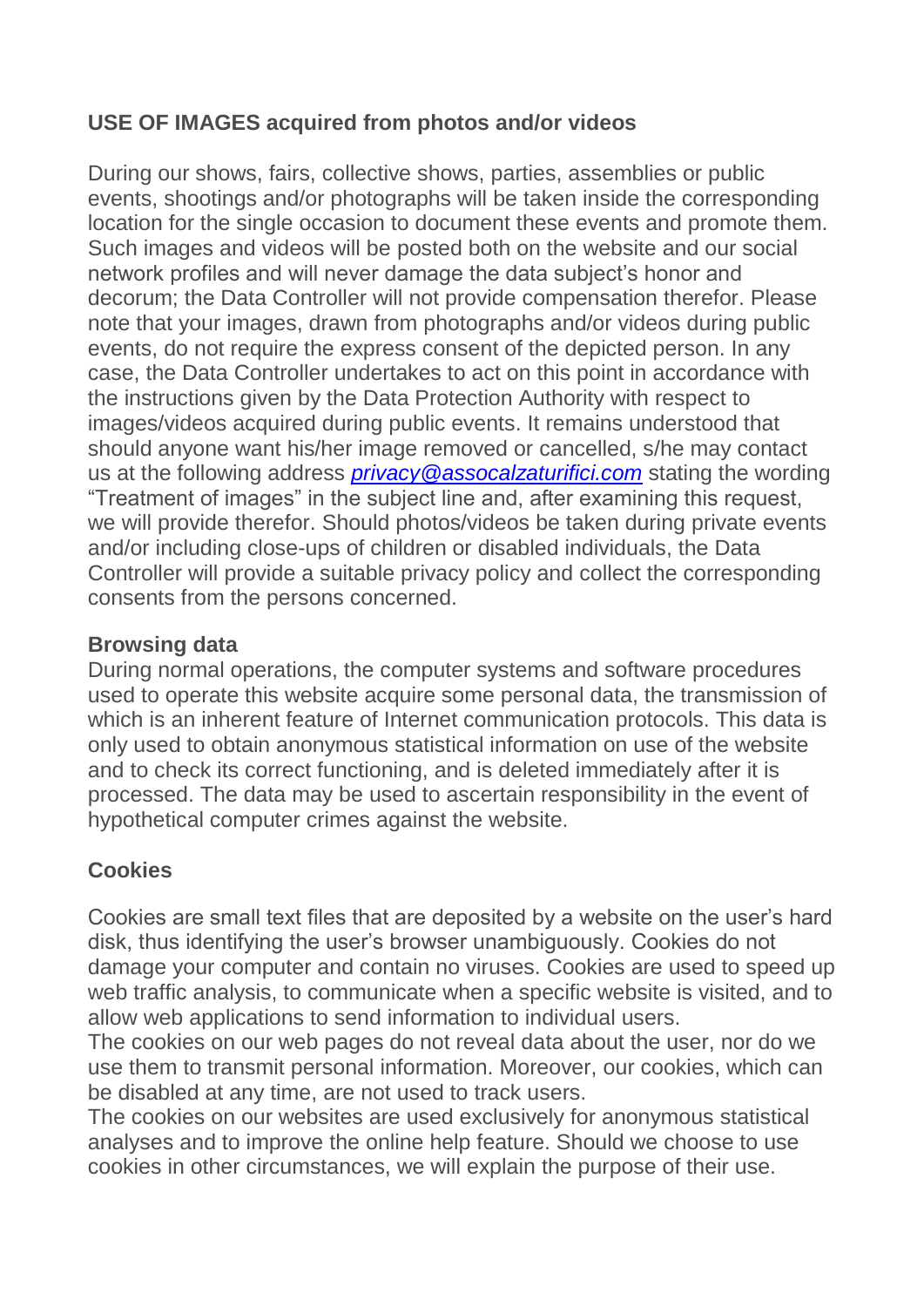# *[Click here](http://www.italianshoes.com/en/cookie-policy-en/) to view our cookie policy*.

# **Copyright**

The documentation, texts, images, brands and anything else published and reproduced on this website is the property of *Assocalzaturifici* and/or licensed to same by third parties. All the contents of this website are protected by the provisions of law relating to copyright and intellectual property. Any reproduction thereof, even in part, is forbidden.

# **Liability**

*Assocalzaturifici/Anci Servizi s.r.l. a socio unico* shall not be held liable either for the content of the information published on this website or for the use that third parties may make of same, due to any contamination deriving from website access, interconnection, or downloading of material or software from this website.

Consequently, *Assocalzaturifici/Anci Servizi s.r.l. a socio unico* shall not be held liable or in any way obliged to answer for any damage, loss or harm that third parties may suffer as a result of coming into contact with this website or as a result of its use and reliance of the information published on same or of any connected software. The material and information available on the website may be changed or updated without notice.

Although *Assocalzaturifici/Anci Servizi s.r.l. a socio unico* uses the utmost care when uploading information on the website, the latter takes no responsibility regarding the accuracy and completeness of the information provided, the use of which is at the sole risk of the user. Placing said information at the disposal of the user does not grant any licenses on copyrights, patents or any other intellectual property right.

# **Legal action**

The User's Personal Data may be used for legal purposes by the Data Controller, in Court or in the stages leading to possible legal action arising from improper use of this Application or the related services.

The User declares to be aware that the Data Controller may be required to reveal personal data upon request of public authorities.

# **Important definitions for the use of the Application**

# **Usage Data**

Information collected automatically from this Application (or third party services employed in this Application), which can include: the IP addresses or domain names of the computers utilized by the Users who use this Application, the URI addresses (Uniform Resource Identifier), the time of the request, the method utilized to submit the request to the server, the size of the file received in response, the numerical code indicating the status of the